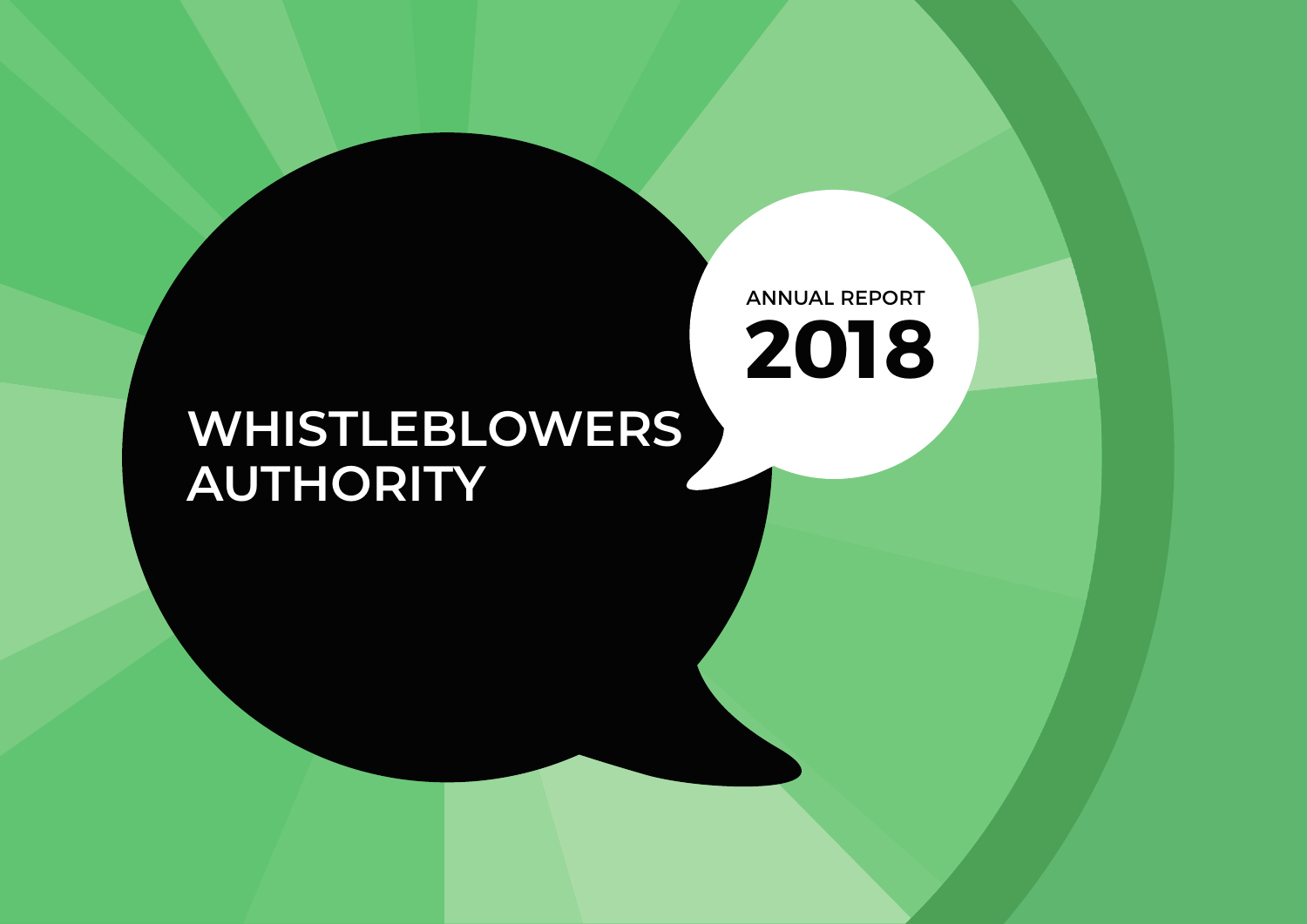# **Table of Contents**

| A year of change                            | 3  |
|---------------------------------------------|----|
| One Authority, three tasks                  | 4  |
| Advice                                      | 6  |
| Investigation                               | 9  |
| Prevention                                  | 12 |
| Organisation and operations                 | 15 |
| Terminology of the Whistleblowers Authority | 19 |
| Colophon                                    | 21 |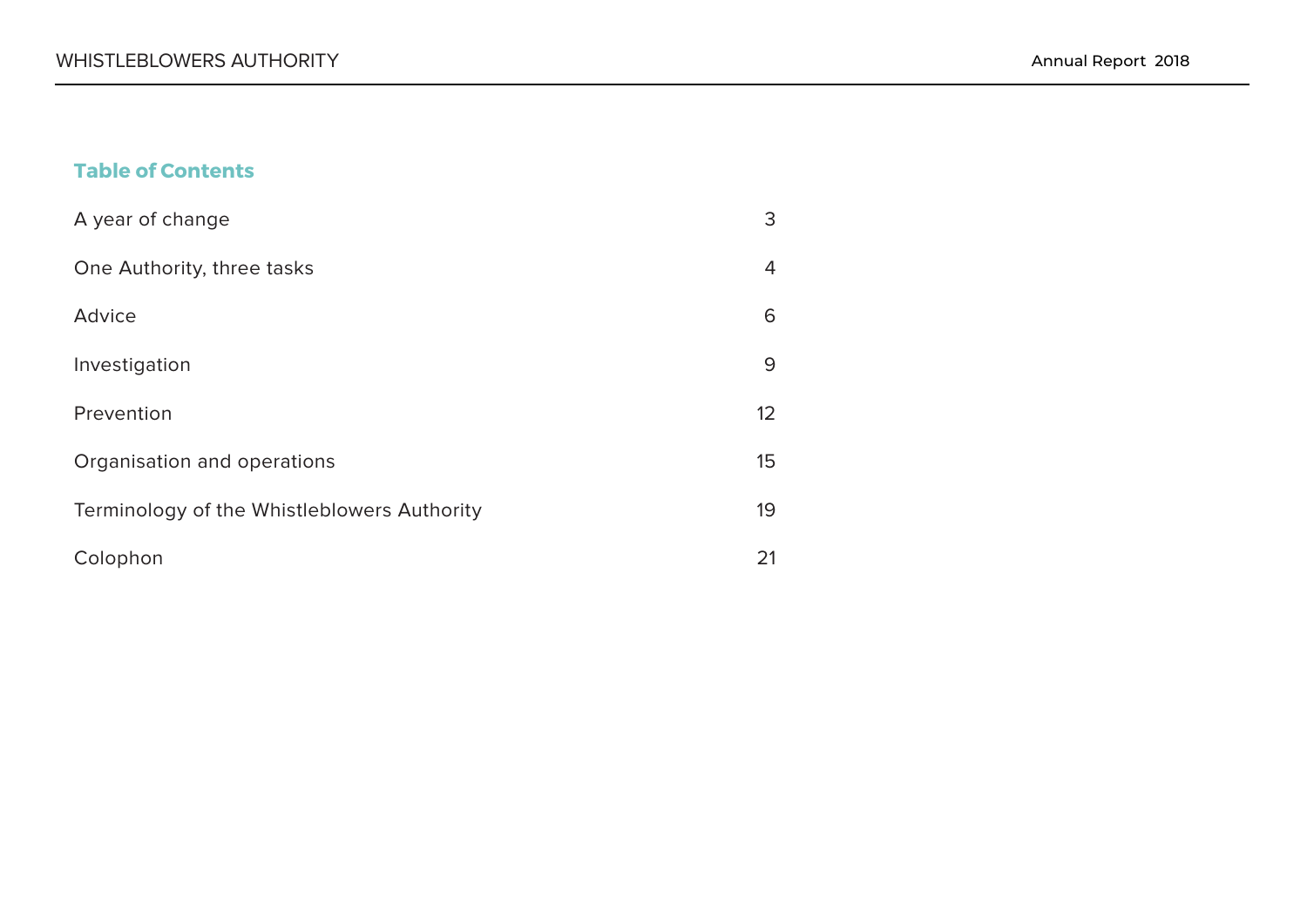# <span id="page-2-0"></span>**A year of change**

For the Whistleblowers Authority, 2018 was a year of change. In January, the interim Chairman E.R. Muller (prof. mr. dr.) started implementing the recommendations set out in the report issued by M.A. Ruys (drs.). When I joined the organisation in July 2018, I continued that course as the new Chairman, together with the interim Board member Th.W.A. Camps (prof. dr.).

The priorities were primarily of an organisational nature. For example, the staffing capacity was increased, we made a start with streamlining the work processes, a new ICT system was introduced, and two new Board members were recruited to join the organisation in 2019.

At the same time, our regular work continued. In 2018, 365 new requests for advice were accepted for processing. In fourteen of these cases, we determined this concerned a whistleblower case. At the request of the reporters of wrongdoing, seven new investigations were started up in 2018. The Authority also conducted an extensive preventive survey regarding the position of confidential counsellors in organisations.

In June, the Universities of Utrecht and Greenwich published a comparing survey into the whistleblower facilities in the Netherlands and eleven other countries. According to the researchers, the Netherlands distinguishes itself by having advice, investigation and prevention under a single roof in an independent authority financed by the government. In addition, the Whistleblowers Authority addresses all sectors of society.

This multi-faceted approach and bundling of facilities offers key benefits to whistleblowers. Confidential advice and counselling, the option of having an investigation conducted and preventive decrease of the risk of structural wrongdoing.

The work completed in 2018 and the progress made does not imply that the Authority can lean back. A substantial amount of work is still ahead of us. One condition for further reinforcement of the Authority has already been fulfilled: the employees of the Authority are passionately convinced of the importance of the three core tasks of the Authority: advice, investigation and prevention. If whistleblowers are protected and appreciated, they can play a key role in tackling or preventing social wrongdoing.

Wilbert Tomesen, Chairman Whistleblowers Authority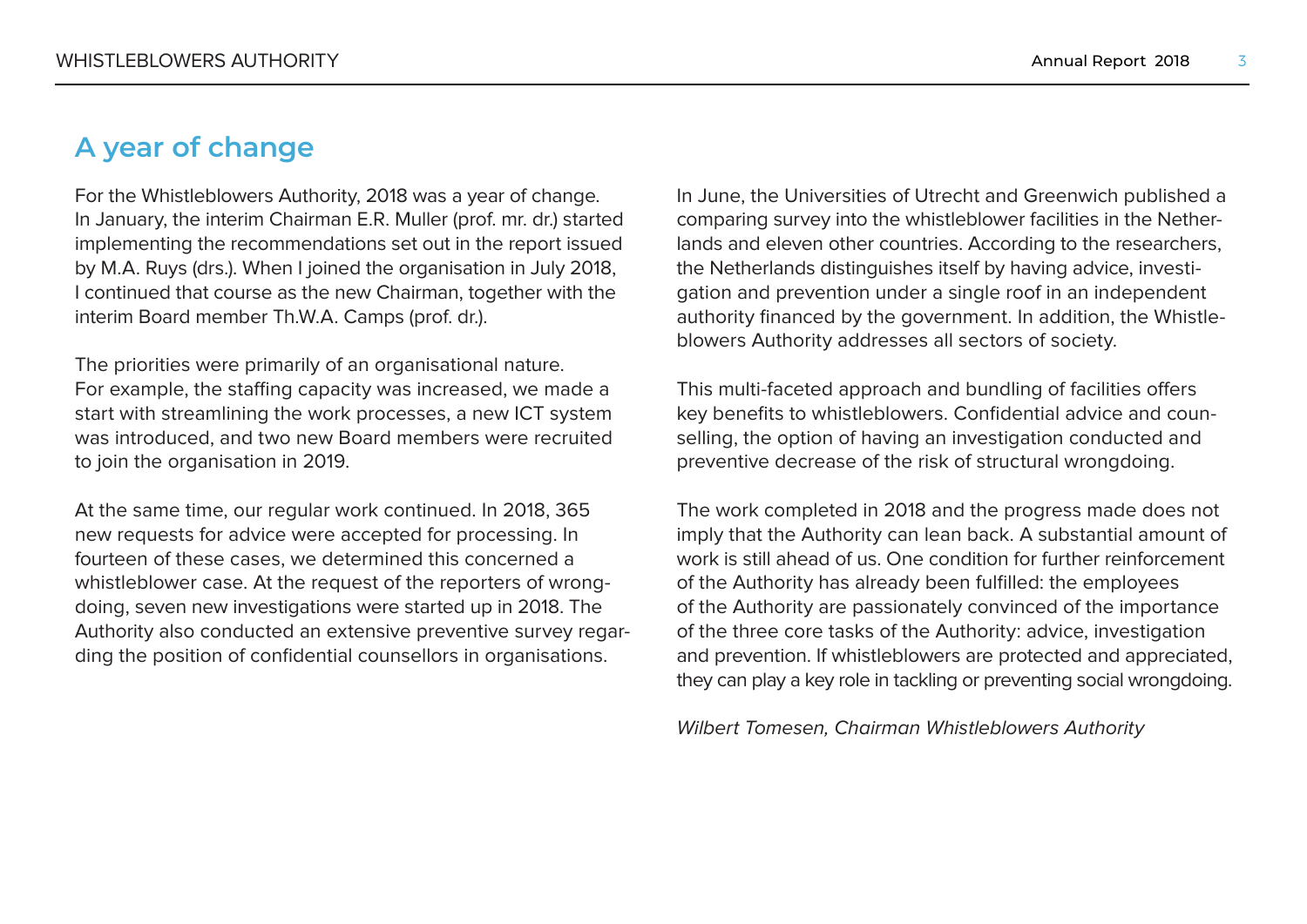# <span id="page-3-0"></span>**ONE AUTHORITY, THREE TASKS**

**Advice, investigation and prevention under one roof**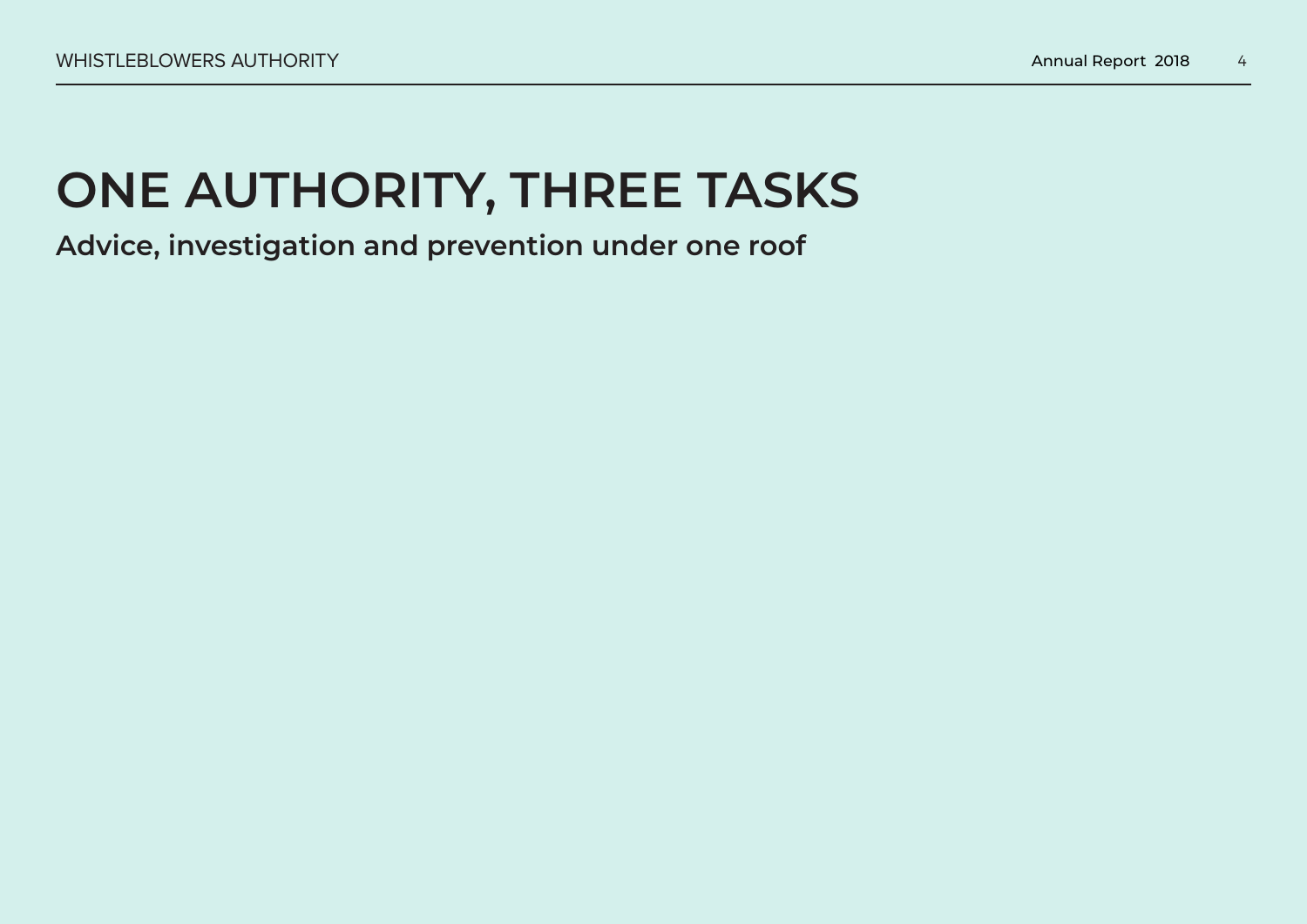# **One Authority, three tasks**

### **Improvement of the position of whistleblowers, striving for integrity in organisations**

The Whistleblowers Authority was started up in 2016 after the Whistleblower Authority Act had become effective. The Authority offers whistleblowers advice and support, and in some cases investigation of the wrongdoing or the treatment of the whistleblower. The Authority contributes to preventing integrity non-compliance within organisations. This helps the Whistleblowers Authority play a role in improving the integrity of Dutch organisations.

The Whistleblowers Authority is a non-departmental public body (NDPB - ZBO), with independent operations. The Authority consists of a Board supported by an administrative office. This office consists of a staff, an Advice department, an Investigation department and a Prevention department.

### **Professional, independent, transparent and expert**

The Whistleblowers Authority is professionally involved with whistleblowers. The Authority gives advice and support and offers an option to request an investigation. The Whistleblowers Authority is aware of the inequality in terms of options and resources that a whistleblower and an employer have.

The Whistleblowers Authority is independent in all its operations. The body is independent in its assessment of the issue whether a person should be classed as a whistleblower,

the required form and content of the advice, whether a request for investigation can be accepted, in investigations to be started, in the entire investigation process and in its assessments.

The Whistleblowers Authority works as transparently as possible. However, the Authority interacts with any employees reporting alleged wrongdoing in a private and confidential way in order to provide maximum protection of the reporting employee. This also applies for witnesses that are heard when investigating. Research reports are anonymised before publication on the website of the Whistleblowers Authority.

The Whistleblowers Authority offers professional expertise regarding reporting alleged wrongdoing, the position of whistleblowers, disadvantaging that can occur due to reporting wrongdoing, and promoting integrity among public, semipublic and private organisations. The insights gained are shared with employers, inspectorates, supervisory bodies, legal aid providers, unions, Works Councils, integrity professionals, confidential counsellors and the legislator.

### **One Authority, three tasks**

Advice, investigation, prevention. One Authority, three tasks. Separate tasks that jointly contribute to improving the whistleblowers' position and promoting integrity within organisations.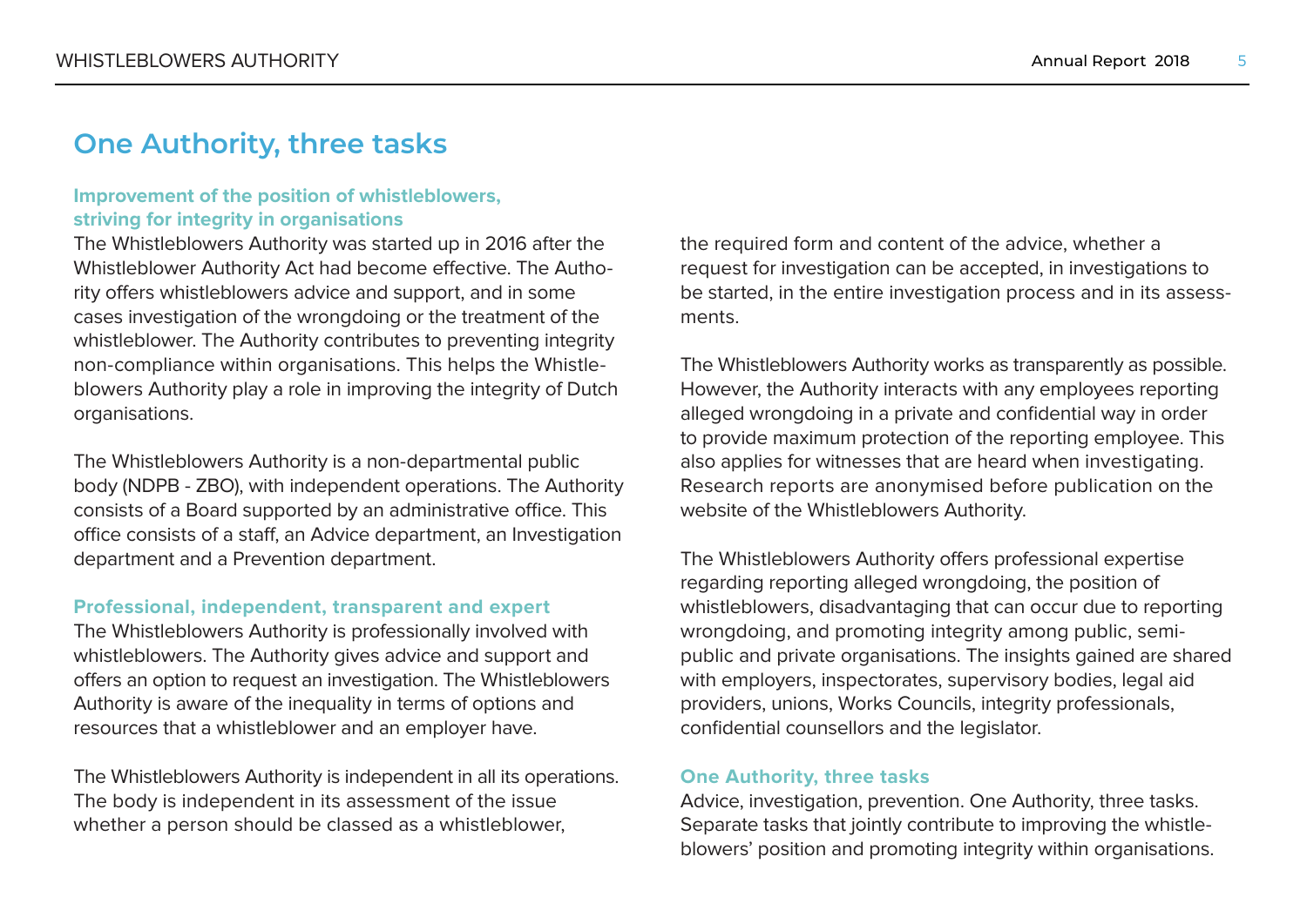# <span id="page-5-0"></span>**ADVICE**

**Advice and support for reporting work-related wrongdoin**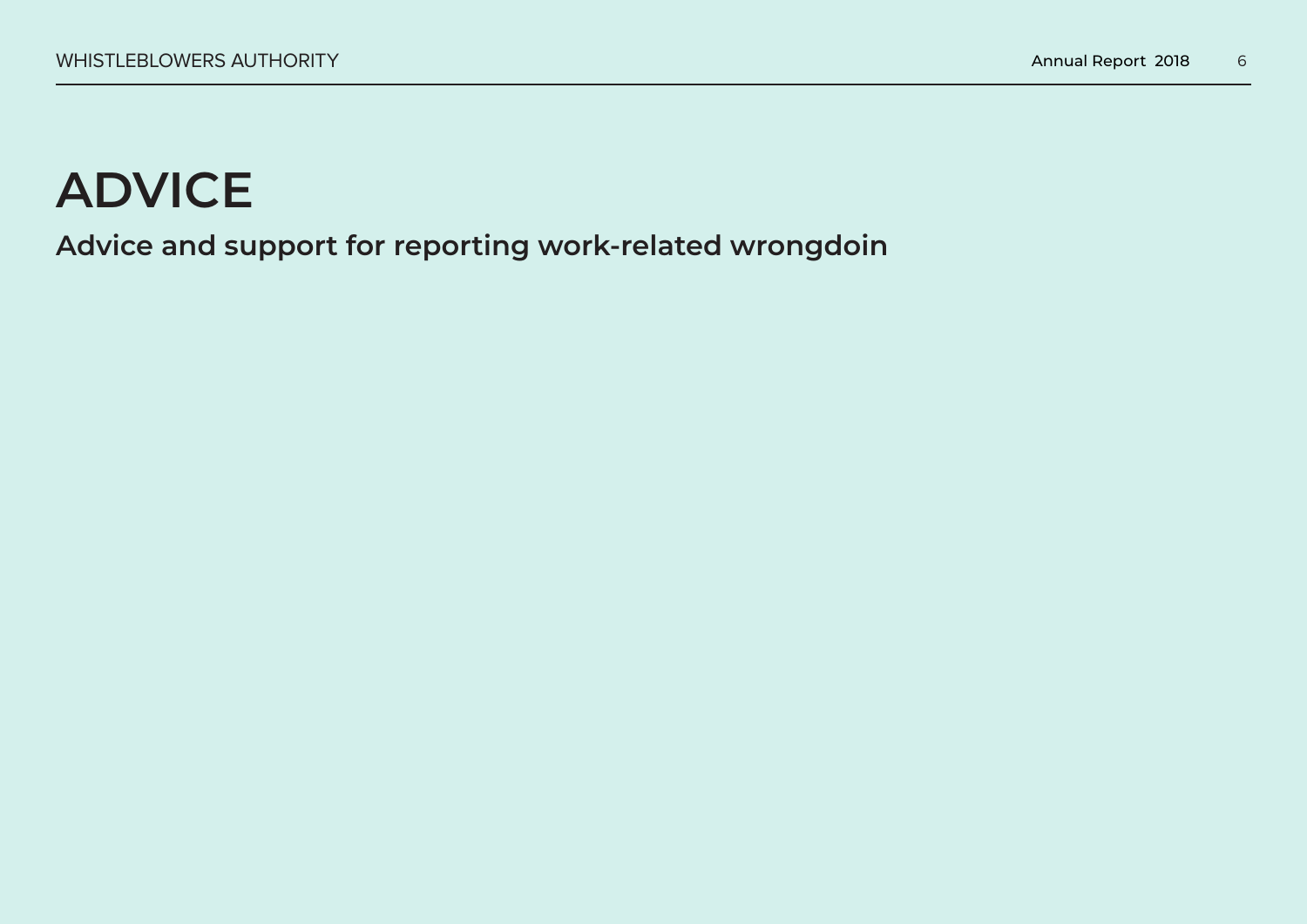# **Advice**

### **The advisory role**

The Whistleblowers Authority informs, advises and supports employees that are confronted with suspected or actual wrongdoing and wish to report it. Such wrongdoing should go beyond the individual level and represent a risk or hazard to public health or the safety of persons, the environment, or the functionality of an organisation.

According to legislation, the employee must in principle report the wrongdoing within the relevant organisation first. This can be done through an internal reporting procedure. It is the obligation of every organisation with fifty or more employees to have such a reporting procedure. This should offer the employee the option to consult with an advisor in full confidentiality.

The employee may request advice with the Advice department of the Whistleblowers Authority, e.g. about the steps of the reporting process or about the risks and implications of reporting wrongdoing. The advice and counselling are fully confidential and free of charge.

During the advice process, the employee personally manages his/her report. This means he/she is also free to decide against proceeding with reporting. The Whistleblowers Authority helps the employee make well-considered decisions.

### **Trends and developments in 2018**

In 2018, 365 requests for advice were received from employees who were confronted with suspected or actual wrongdoing in their workplace. In fourteen cases, these requests were classed as a whistleblower case. This concerns reports of fraud, corruption, safety hazards to people or the environment, or a risk to the performance of the relevant organisation.

**When is someone classed as a 'whistleblower'?** The Whistleblower Authority applies the following criteria:

There is an employment relation (e.g. employee, self-employed professional, volunteer, trainee or apprentice).

It concerns structural social wrongdoing that relates to non-compliance with legislation or regulations or a risk to public health, the safety of people, environmental hazards, or the performance of the relevant organisation.

There should be reasonable suspicion of wrongdoing: in order to lodge a whistleblower report, the employee must have personally witnessed actions or documents proving the social wrongdoing.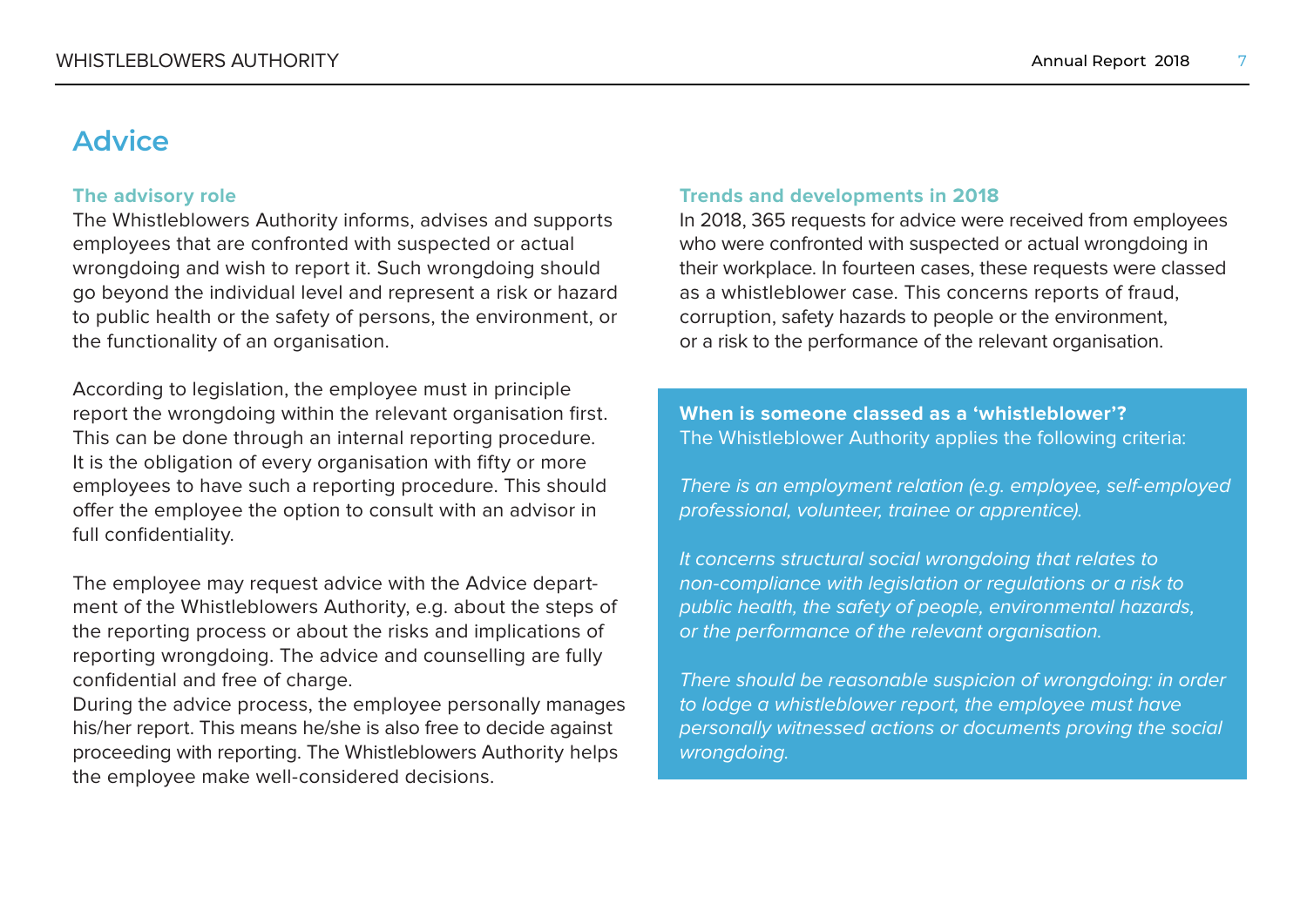In most cases, employees indicate they are disadvantaged by filing an internal report. This includes isolation, bullying, threats, transfers, not getting a promotion, or termination of employment. Advice cases have shown that employers often do not immediately recognise whistleblower reports at such, downplay their importance or reduce them to a one-off integrity non-compliance case. Also, we have frequently seen that organisations subject to mandatory implementation of a whistleblower procedure do not have such a procedure in place. If organisations do have a whistleblower reporting procedure, it is frequently not applied or applied incorrectly. Integrity officers, compliance officers and confidential counsellors within organisations are often not familiar with the whistleblower procedure and do not always understand in which

situations this procedure applies. This means employees must often persevere for a long time to have the report accepted and investigated as a whistleblower report. Identifiability and fear of retaliation is reason for some employees to decide against reporting wrongdoing after all.

Some employees often need both advice about the reporting procedure and legal advice regarding their employment position. They are usually unable to afford legal aid. A legal aid insurance policy often does not cover such cases. Often, the cost is a reason to discontinue the reporting process. Those who continue with a whistleblower report find the reporting procedure intense and emotionally challenging. This is why the Authority feels that professional psychological and social support for whistleblowers is essential. In 2018, whistleblowers made incidental use of this service. The provision of psychological and social support on a structural basis will soon be given shape in more detail.

## **Figures Advice**

# Requests for advice in process 2018

|                                        | <b>Whistle-</b><br>blower | $Un-$<br>known <sup>*</sup> | <b>None</b> | <b>Total</b> |
|----------------------------------------|---------------------------|-----------------------------|-------------|--------------|
| New requests<br>in 2018                | 14                        | 127                         | 224         | 365          |
| Cases in progress<br>started in 2017   | 23                        | 47                          |             | 70           |
| Cases in progress<br>started in 2016** | 23                        | 3                           |             | 26           |
| <b>Total number in</b><br>progress     | 60                        | 177                         | 224         | 461          |

# Distribution of new whistleblower cases



\* The category "unknown" is very broad and the cases vary from situations where the Advice department needs to further study documents in order to assess the case to situations where the employee no longer responds for some time after a first request for advice but the case cannot yet be closed. \*\*From the inception of the Whistleblowers Authority on 1 July 2016.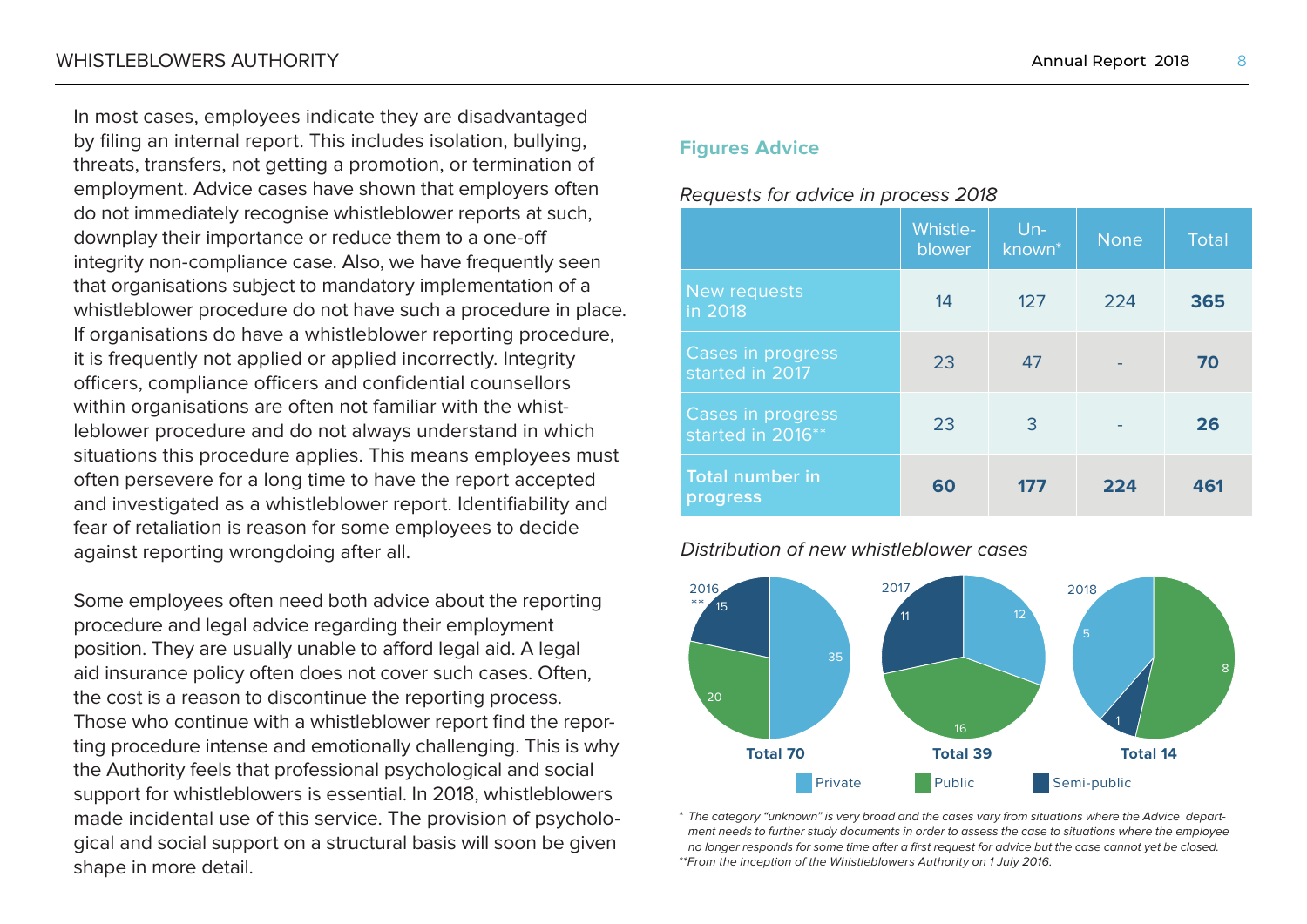# <span id="page-8-0"></span>**INVESTIGATION**

**Investigation after wrongdoing and/or disadvantaging of the employee as a result of filing a whistleblower report.**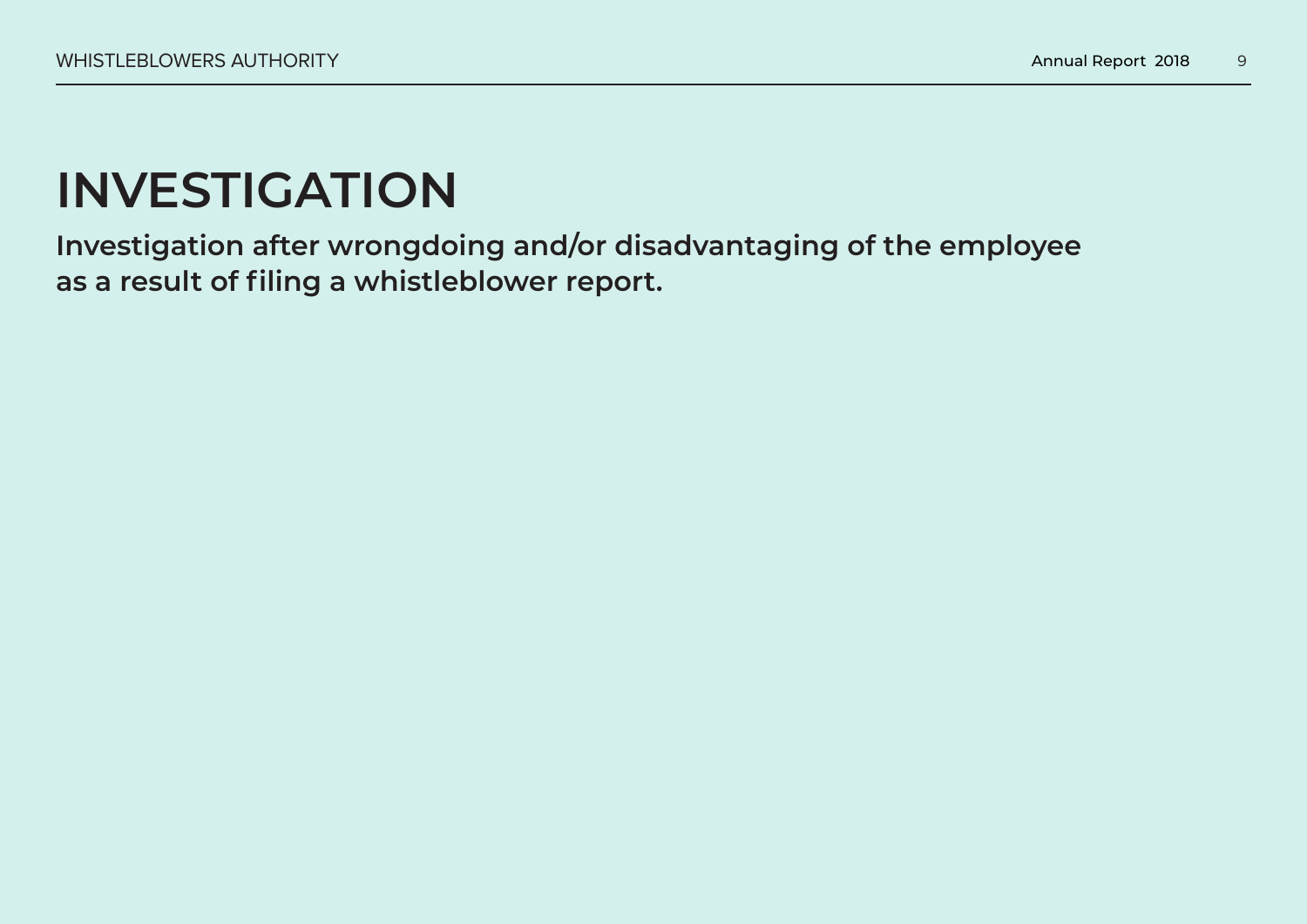# **The investigation task**

The Whistleblowers Authority investigates all suspected workrelated social wrongdoing. The department may also investigate if the employee was disadvantaged by the employer as a result of filing a whistleblower report: the employee treatment investigation.

Employees can submit a request for investigation to the Whistleblowers Authority. Accepting a case is subject to certain criteria and conditions imposed by the legislator. Some requests do not fulfil the criteria and have to be rejected, e.g. if the social interest is not sufficiently affected, or in the event where not all steps of the reporting process were completed in accordance with the Whistleblower Authority Act, i.e. via an internal reporting procedure or a competent supervisory body.

The investigation mostly consists of a desktop study and witness interviews. The information collected is used to reconstruct the actual events. After sharing the draft report, the parties involved have an opportunity to provide their perspective of the investigation. The final investigation report is subsequently anonymised and published on the website of the Whistleblowers Authority.

The report contains conclusions and, if applicable, also recommendations to resolve or prevent repetition of the wrongdoing identified. The employer can also receive recommendations to improve the way it treats employees reporting wrongdoing.

The Whistleblowers Authority may monitor if these recommendations are acted on.

The report does not issue an opinion about any civil law liability. The employees may use the report to present any non-compliant work-related disadvantaging as a result of reporting the wrongdoing to the Court of Law.

### **Trends and developments in 2018**

In January 2018, the Investigation department started the implementation of the recommendations set out in the Ruys report relevant to the investigative process. The assessment and investigation process was streamlined and the Authority's investigative capacity was increased<sup>1</sup>. New legislation and regulations imply that the legal limits would be explored. In some cases, this resulted in appeal and complaint procedures from parties involved and delays in the investigative process.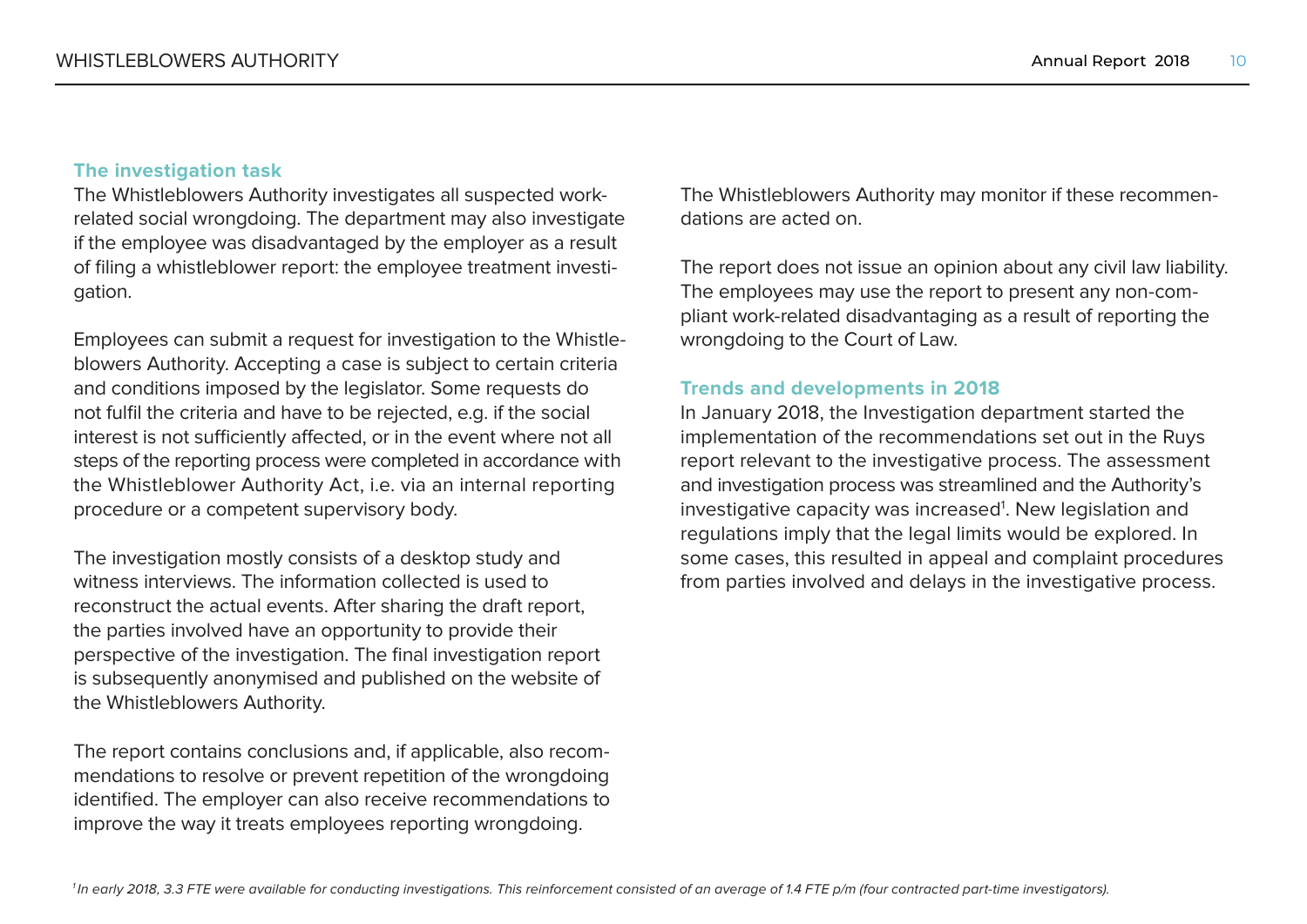Since 2016, a total of fifty requests for investigation have been submitted. Of these, 28 were declared inadmissible; eight requests for investigation are currently being assessed.

The House for Whistleblowers is currently conducting fourteen investigations; seven of them started in 2018. The first four investigation reports are expected to be published in 2019.

In 2018, two monitoring assignments were completed that had been transferred from the former OIO (Investigative Council for Government Integrity).

## **Figures investigation**

### Requests for investigation

|                | Wrong-<br>doing | <b>Treatment</b> | <b>Both</b> | <b>Total</b> |
|----------------|-----------------|------------------|-------------|--------------|
| Year-end 2016* | 2               | 8                | 2           | 12           |
| Year-end 2017  | 5               | 6                | 8           | 19           |
| Year-end 2018  | 6               | 2                | 11          | 19           |
| <b>Total</b>   | 13              | 16               | 21          | 50           |

### Investigations accepted for processing

|                | Wrong-<br>doing | <b>Treatment</b> | <b>Both</b> | <b>Total</b> |
|----------------|-----------------|------------------|-------------|--------------|
| Year-end 2016* | O               | 4                | ∩           | 4            |
| Year-end 2017  | O               | $\overline{2}$   |             | 3            |
| Year-end 2018  |                 | 3                | 3           |              |
| <b>Total</b>   |                 | q                |             | 14           |

\*From the inception of the Whistleblowers Authority on 1 July 2016.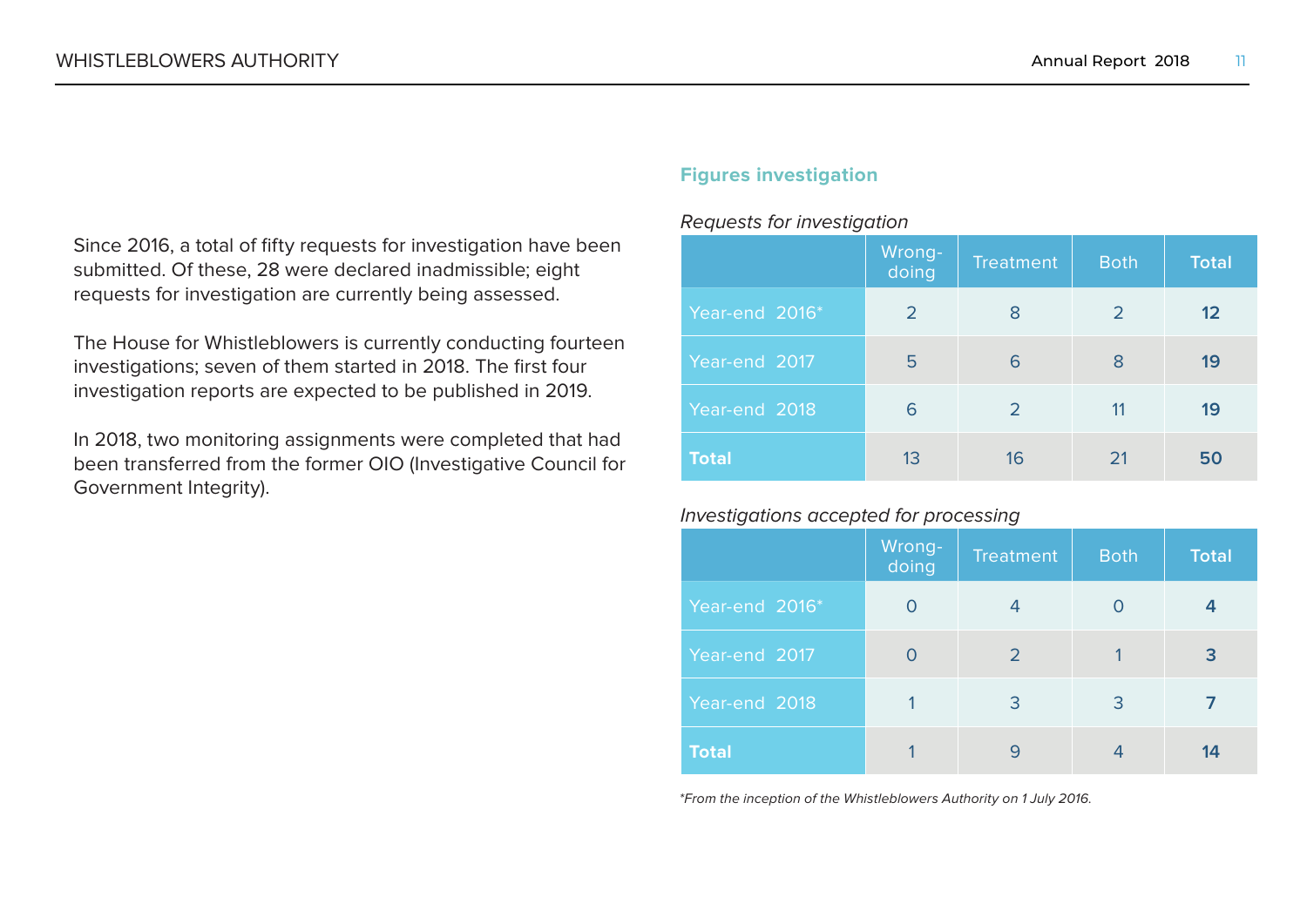# <span id="page-11-0"></span>**PREVENTION**

**Promoting integrity within public, semi-public and private organisations**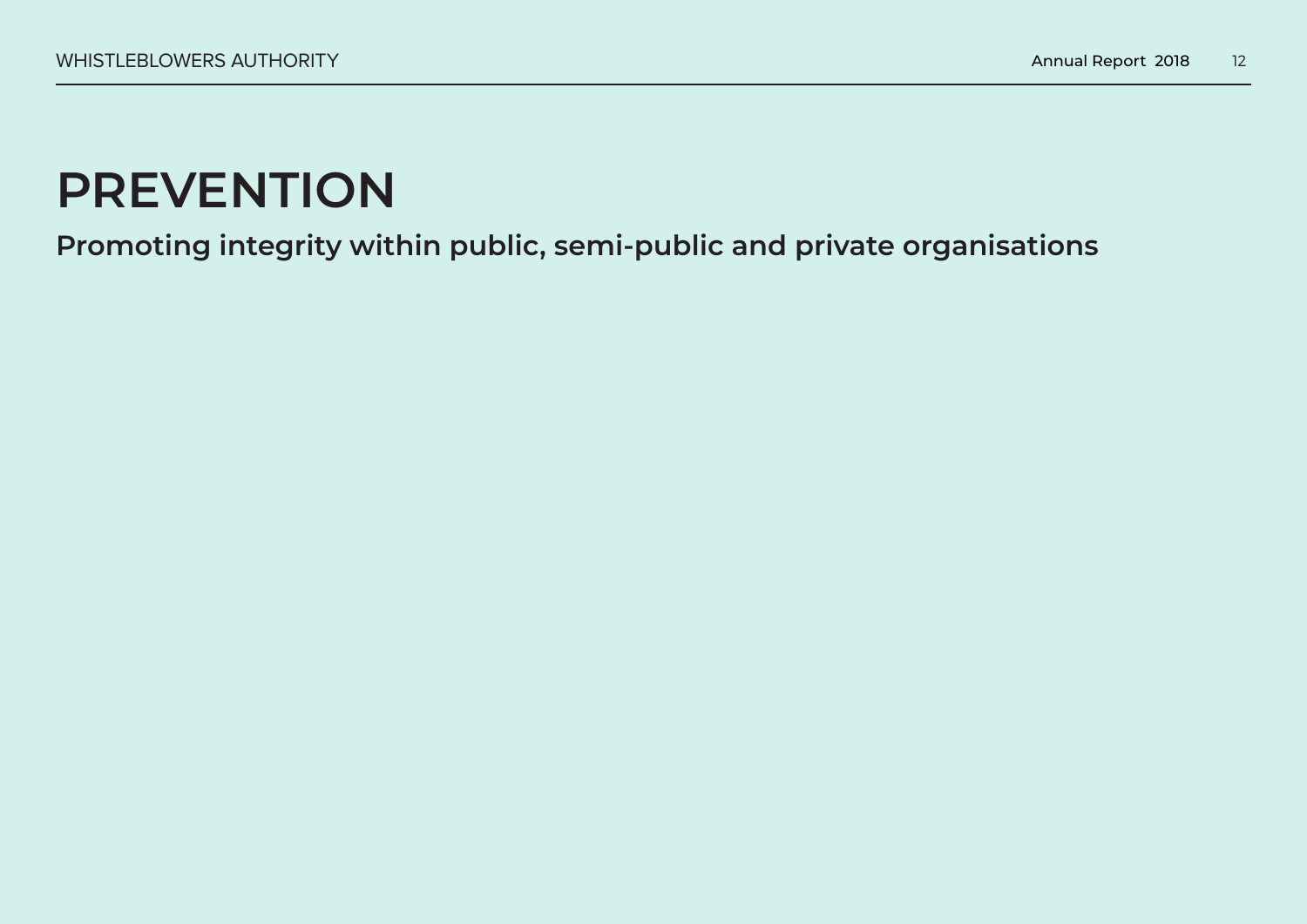# **The prevention task**

The Whistleblowers Authority invests in reducing the risk of integrity non-compliance within organisations and potential ensuing wrongdoing. The Prevention department of the Authority focusses on promoting integrity in public, semi-public and private organisations. A statutory reporting procedure, a confidential counselling function with a professional structure, objective internal investigation of reports, and an open and safe organisational culture all contribute to being able to detect and correct errors and wrongdoing faster. Such a work climate would better protect whistleblowers against being disadvantaged. Ideally, they should be appreciated for the fact that they wanted to safeguard the organisation against wrongdoing. The responsibility for promoting integrity within the organisation is primarily in the scope of the employer's tasks. Many organisations lack the practical knowledge to actually implement this.

This is why the Prevention department provides information to employers, answers questions, conducts research into integrity policy and maintains relevant networks. Publications and practical models are made available. The main target groups are integrity professionals and confidential counsellors. The Whistleblowers Authority frequently participates in international conventions, and is involved in various international evaluations regarding whistleblowing and integrity,

including conventions of OECD<sup>2</sup>, GRECO $^3$  and the United Nations. Via the Ministry of BZK (Home Affairs and Kingdom Relations), the Authority was involved in preparing a European directive about whistleblowing.

### **Trends and developments in 2018**

The Prevention department was contacted 214 times, mainly by employers and public interest groups. A total of 34 presentations were given at various meetings and conventions regarding integrity issues within organisations. We have noted a significant decline in questions regarding the mandatory reporting procedure. A potential explanation for this decrease is a publication on this subject issued by the Whistleblowers Authority $\rm 4$  that answers many frequently asked questions regarding the reporting procedure. In 2018, more questions were asked regarding issues such as the position of the confidential counsellor and conducting internal investigations.

A key issue was the position of the Confidential Counsellor in organisations. Experience has shown that confidential counsellors are insufficiently involved in detecting wrongdoing. As these persons perform a key role in reporting integrity non-compliance and structural wrongdoing, the Prevention department conducted a survey among confidential counsellors regarding their position.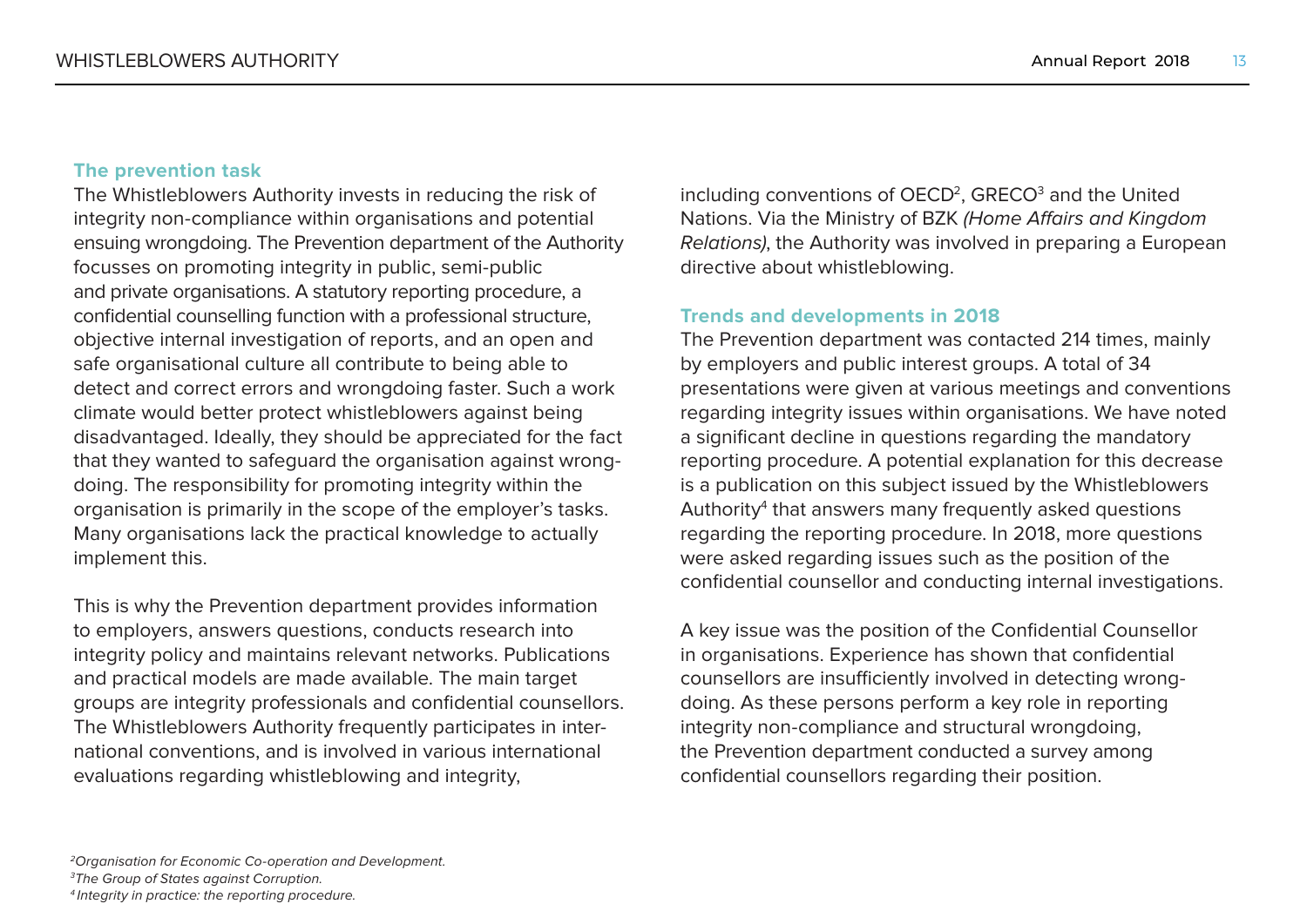This made clear that the role of the confidential counsellor is often unclear and not fully embedded in the organisation. There is a substantial need for training courses to increase the quality and expertise of confidential counsellors. According to the researchers of this survey, employers and public interest groups should play a key role in this context. Based on the survey, we issued the publication Integrity in practice: the Confidential Counsellor.

The Authority is frequently contacted by international parties with various questions. In June, at the instructions of the Authority, the Universities of Utrecht and Greenwich published a comparing study into whistleblower facilities in the Netherlands and eleven other countries.

According to the researchers, the Netherlands distinguishes itself by having advice, investigation and prevention under a single roof in an independent authority financed by the government. In addition, the Whistleblowers Authority addresses all sectors of society. **88** 

#### **Figures Prevention**

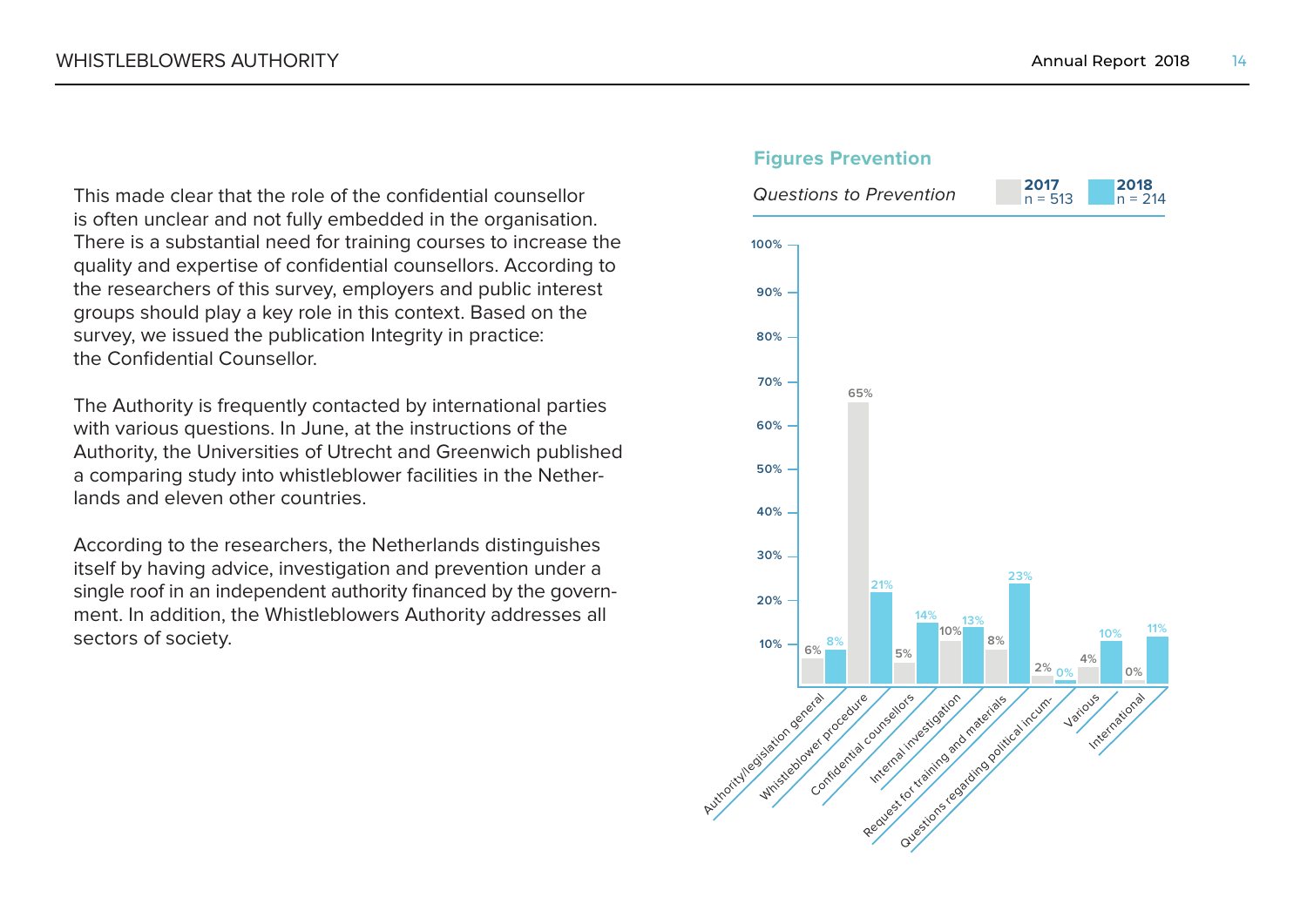# <span id="page-14-0"></span>**ORGANISATION AND OPERATIONS**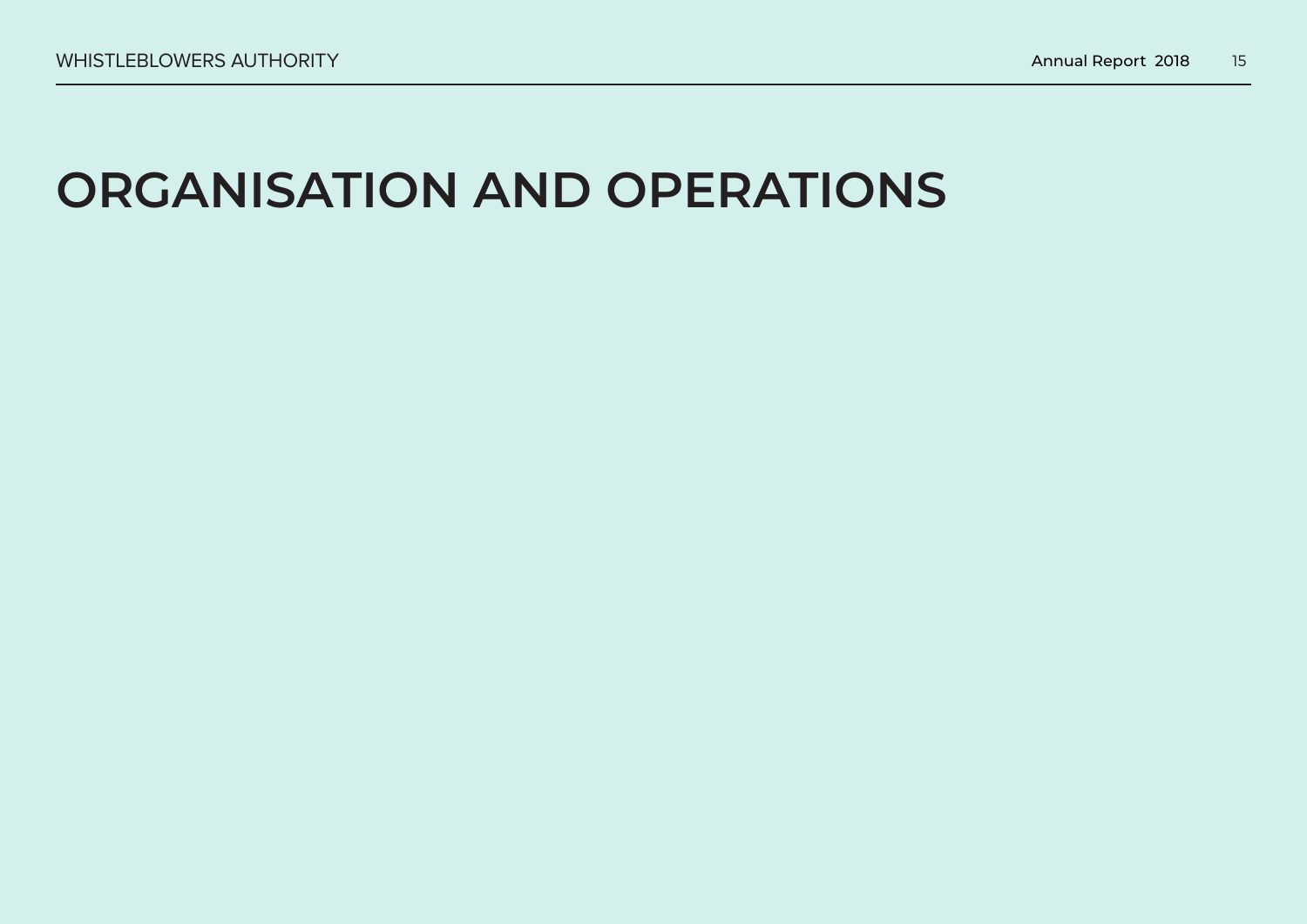### **Rebooting the Whistleblowers Authority**

For the Whistleblowers Authority, the year 2018 was dominated by the reboot after the publication of the Ruys report. This report was about the structure of the Whistleblowers Authority, the working methods, the governance structure and the required competencies of the Board and the employees (Advice for rebooting the Whistleblowers Authority: advice, independent investigation and prevention).

Based on the report, the Board members stepped down on 8 January 2018, succeeded by interim Board members E.R. (Erwin) Muller (prof. mr. dr.) (Chairman) and Th.W.A. (Theo) Camps (prof. dr.). On 1 July 2018, W.B.M. (Wilbert) Tomesen (mr.) was appointed as the new Chairman of the Whistleblowers Authority. In August 2018, we started the recruitment process of two new Board members, who took office in March 2019.

Following the Ruys report, the Minister of BZK (Home Affairs and Kingdom Relations) sent the Dutch House of Representatives a progress report in June 2018. This sets out the measures that the interim Board implemented.

Articles of Association were adopted and advice and investigation protocols were implemented. The advice and investigation protocols align the work processes of both departments based on the experience gained in the short advice and investigation experience of the Authority. This experience was a basis for reconsidering various components of the different work processes.

In 2019, we are specifying the processes. Where necessary, this will lead to further optimisation of the advice and the investigative process.

In the second half of 2018, the Board performed surveys into the governance and the existing roles, tasks and responsibilities of the Board, the Director, the coordinators and the employees. These surveys were also shared with the organisation. This mainly focussed on interconnecting the three key task areas of the Whistleblowers Authority, naturally while retaining the three departments' individual, independent tasks and responsibilities. We had a workforce review and a regular cycle of performance assessment will be introduced.

During the past year, the workforce of the Authority was increased in a very short time span by means of secondment and a flexible shell. Furthermore, an inventory was prepared of the long-term requirements regarding the workforce, including the associated budget. The first talks about this subject with the Ministry of BZK have been completed. The Ministry committed to expansion of the workforce.

In early 2018, the Whistleblowers Authority migrated to a new ICT environment. Furthermore, a new case system was implemented to further increase efficiency in processing cases.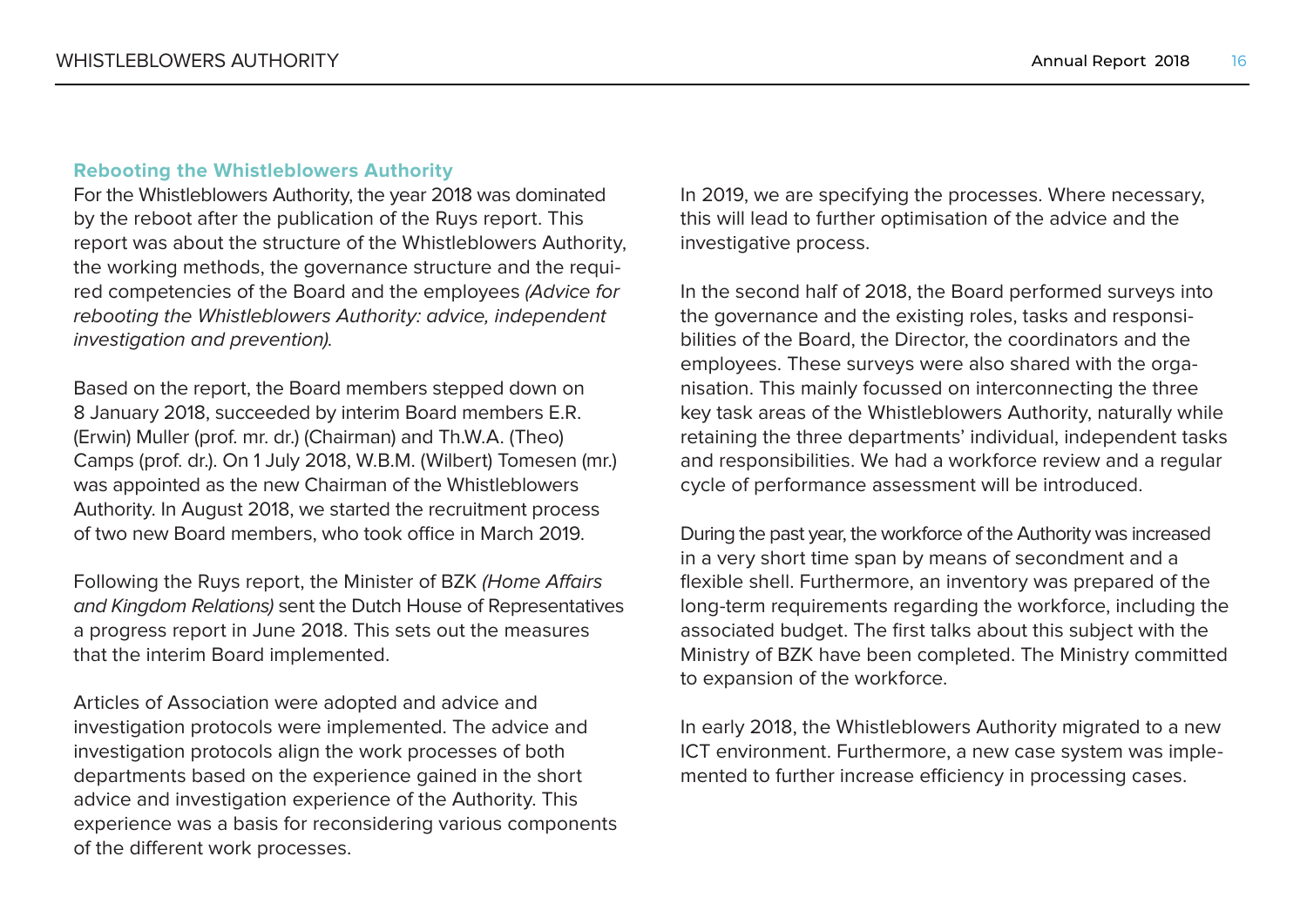During the reboot period, the usual advice, research and prevention activities of the Whistleblowers Authority were continued. In 2019, the Whistleblowers Authority will further implement the recommendations of the Ruys report.

### **Board**

As per 8 January 2018, the first Board of the Whistleblowers Authority stepped down. From this date onwards, the Board consisted of:

- E.R. (Erwin) Muller (prof. mr. dr.): interim Chairman and Board member for Investigation (from 8 January through 1 July 2018).
- W.B.M. (Wilbert) Tomesen (mr.): Chairman and Board member Investigation (from 1 July 2018).
- Th.W.A. (Theo) Camps (prof. dr.): interim Board member for Advice. (from 14 March 2018).

### **Budget and realisation**

For 2018, the Whistleblowers Authority had a budget of € 2,994,000 available. The 2018 realisation amounted to € 2,798,983. This shows that the Whistleblowers Authority remained within budget.

### **Office and personnel**

The office had a workforce of 17.6 FTE as at 31 December 2018. Of this number, 14.93 FTE were filled in on that date. A total of sixteen employees worked with the Authority. The average age of employees was 48.3.

The sick leave rate amounted to 4.1% (4.9% in 2017). In comparison: the sick leave rate in the Public Government and public services sector was 5.0% in 2018

### **Quality assurance**

In late 2018, we established that the coordinators of the three departments are primarily responsible for developing, monitoring and applying the quality standards and agreements within their departments.

We make use of test reading within the department (the four-eye principle) and work with protocols (published on the website of the Authority). Correct registration and documentation of cases is a key highlight. The Executive and the Board have the final responsibility for the quality of work.

# **Complaints and Wob requests**

Four people have submitted a complaint in 2018. Among others, the complaints concerned progress of and/or communication about an investigation. Another complaint concerned not making the meeting report available as a Word document. Of the four complaints submitted, three were fully processed in the course of 2018. If a complaint is submitted, the Whistleblowers Authority always contacts the plaintiff by telephone in order to check if the complaint can be resolved directly in a call.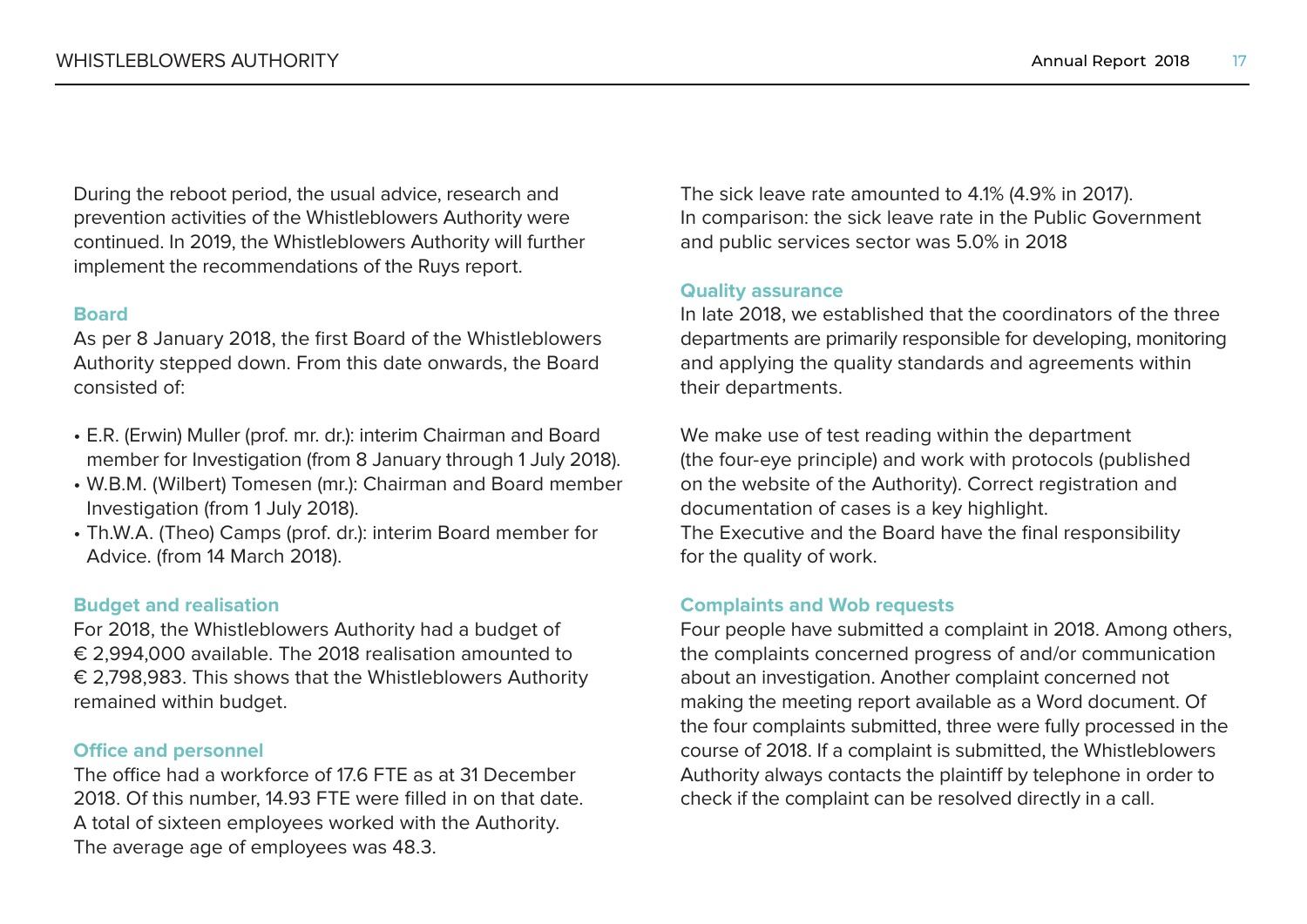Two complaints were processed in a formal process and one in an informal process. The fourth complaint is still in progress. In 2018, a single WOB (Wet openbaarheid van bestuur - Public Access to Government Information Act) request was submitted. This request pertained to preparing the confidentiality statement that a submitter and an employer must sign before they receive a copy of the reconstruction of facts and gain access to the Authority's investigation case file.

#### **GDPR**

In the past year, the Authority worked on the implementation of the General Data Protection Regulation (GDPR) that became effective as per 25 May 2018 to replace the Private Data Act. This involved adjusting the privacy statement on the website accordingly, entering all private data processing in a register, and updating various work methods. We appointed an external Data Protection Officer to monitor and supervise this. In 2018, no requests for private data access were received while the Private Data Act was effective. After 25 May 2018, the Authority has received five requests for private data access after the GDPR became effective.

### **Investigation into the Authority**

On 19 December 2018, the Minister of Home Affairs and Kingdom Relations informed the Dutch House of Representatives of reports of suspected wrongdoing internally in the Whistleblowers Authority. These reports concern the general performance of the Authority (including the administrative organisation)

and the appointment procedure of the current Chairman of the Authority. The Minister has ordered an investigation based on the reports. Naturally, the Whistleblowers Authority will fully cooperate. The investigation into the performance of the Authority is conducted by the National Ombudsman. The investigation into the appointment procedure of the current Chairman is conducted by a Committee appointed by the Minister.

# **ICT**

The Authority migrated to a new ICT environment in early 2018. A new case file system was implemented to enable more efficient processing of cases. The implementation of this system was a major operation. This concerns a system that the Authority uses to record all cases in a uniform, secure manner. This also serves to segregate access to the Advice and Investigation departments.

The system also offers someone reporting wrongdoing the option of digitally submitting and editing their messages. The system offers insight in cases active in the Authority's system at anonymised aggregate level. This serves to enable the Authority to reinforce its knowledge function. The organisation started the internal evaluation of working with this system in late 2018.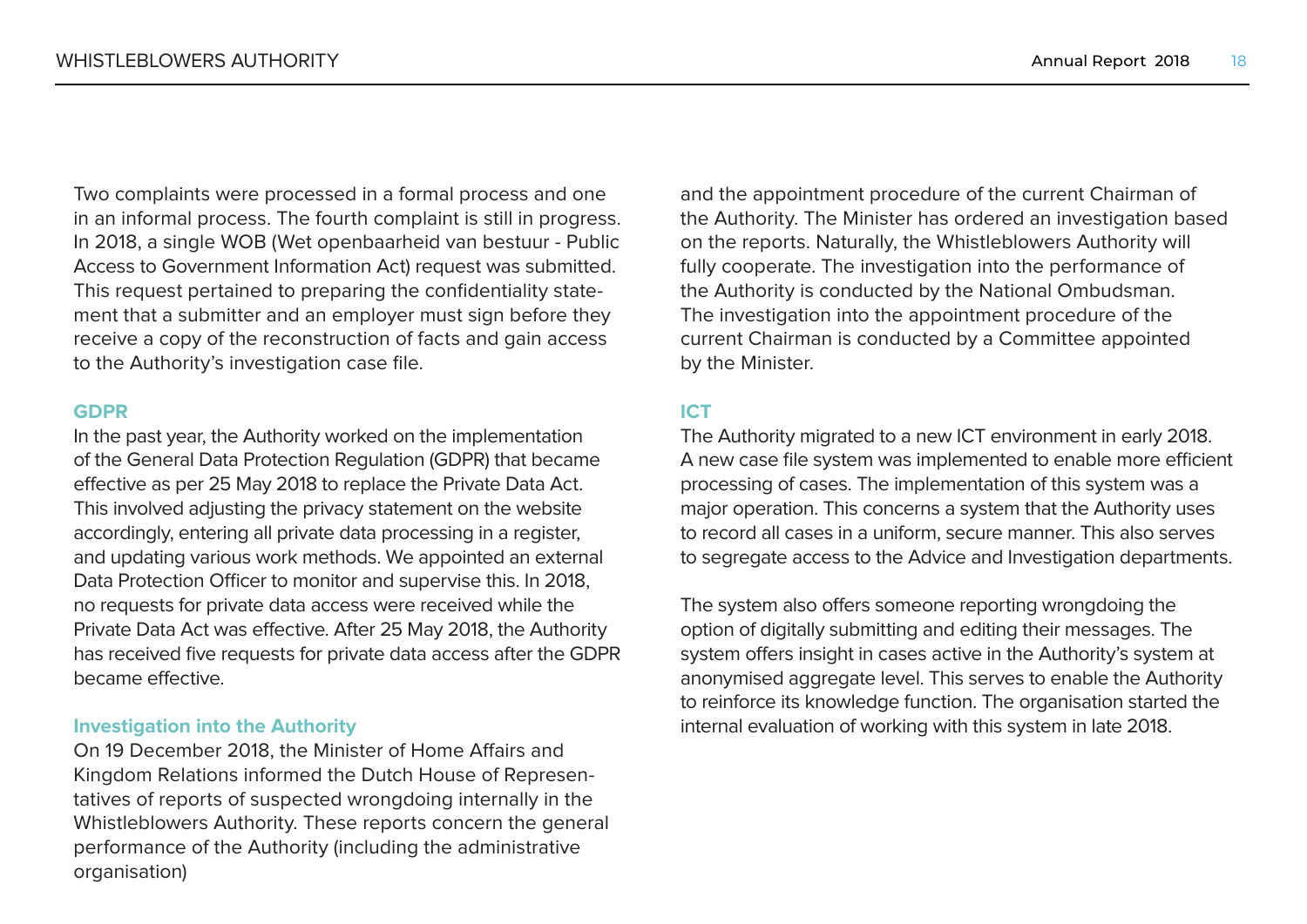# <span id="page-18-0"></span>**Terminology of the Whistleblowers Authority**

In this annual report, various terms are used regarding the Whistleblower Authority Act. Please find an explanation of the terminology used below.

### **Whistleblower Authority Act**

The Whistleblower Authority Act (Wet Hvk) became effective on 1 July 2016. This Act sets out the options and protections of employees who want to report wrongdoing.

#### **Employee**

An employee is a person who is or was performing labour for an employer, including before retirement, in a previous job, as a public servant or in a company, with or without an employment contract. This means that in the context of the Whistleblower Authority activities, self-employed professionals, volunteers, flex workers and trainees are also classed as employees.

#### **Employer**

In the context of the Whistleblower Authority Act, an employer is any party or person for which a person is or was working.

### **Maatschappelijke misstand**

An event of wrongdoing with a social impact generally concerns a situation that involves several people, frequently occurs, and can have severe consequences.

Also, one or more of the following characteristics applies/apply:

- non-compliance with a regulation or legislation;
- public health hazard;
- risk for the safety of persons;
- environmental hazard;
- risk for adequate performance of a government organisation or company due to improper actions or omissions.

### **Reporting procedure or whistleblower procedure**

All organisations where fifty or more people work must have a reporting procedure or whistleblower procedure. This sets out how the employer deals with reported suspected or actual wrongdoing.

According to the relevant legislation, the reporting procedure or whistleblower procedure must at least set out the following:

- how an internal report is treated;
- the criteria to define wrongdoing (based on the legal definition);
- to what officer an internal report should be submitted;
- that the employer processes the report with full confidentiality if the reporter indicates that this is his/her wish;
- that the employee may confide in an advisor to ask for advice.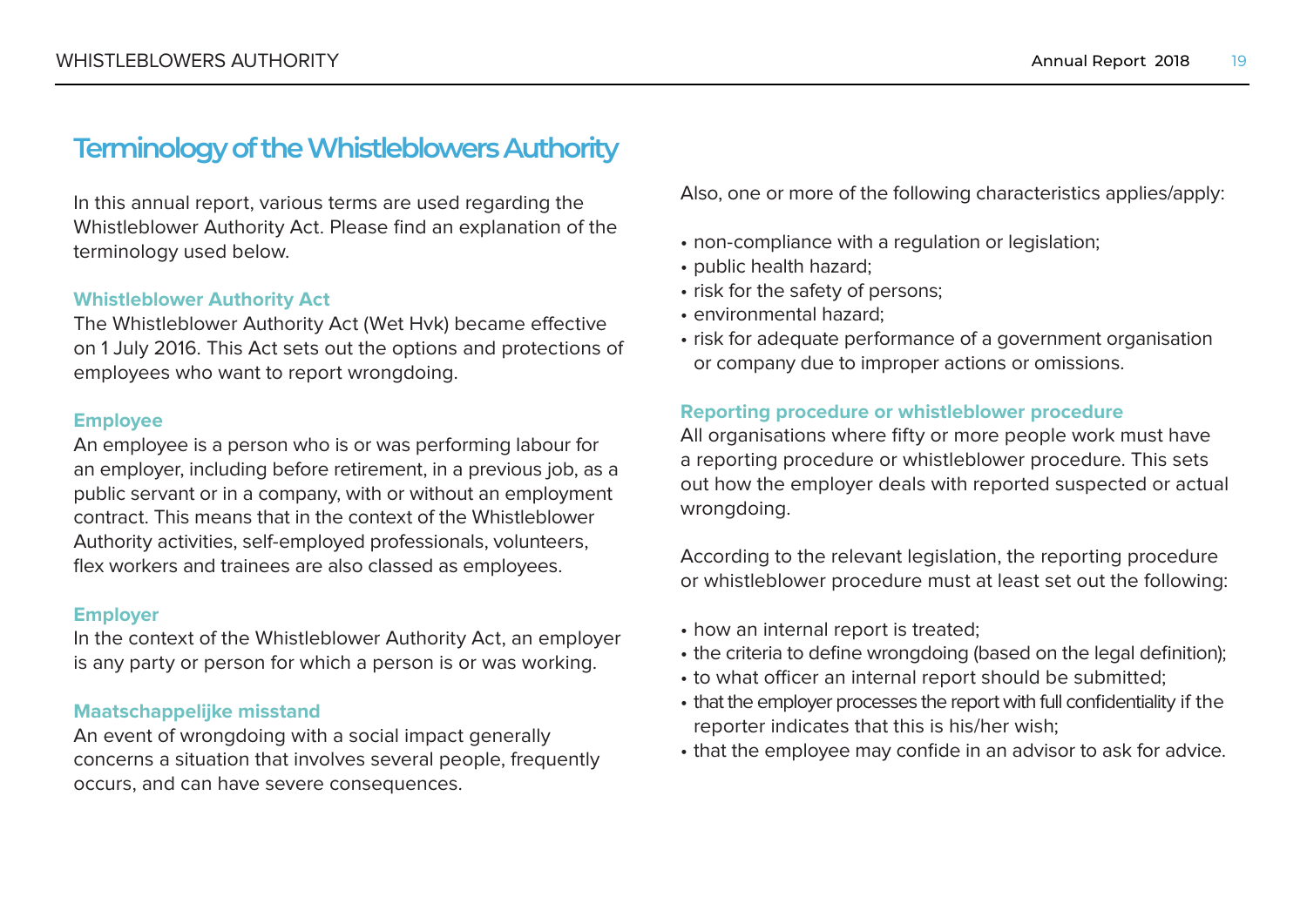## **Reasonable suspicion**

If an employee is of the opinion that there is wrongdoing within the organisation where the employee works/worked, or has been confronted with wrongdoing in his/her work, the person may report the wrongdoing. The person must personally know or have observed signs of this wrongdoing. Reports based on rumours or other people's accounts are not accepted.

### **Advice**

An employee may receive advice from the Advice department of the Whistleblowers Authority if he/she has identified suspected or actual work-related wrongdoing. This advice is independent, confidential and free of charge. The Authority's advisors are never involved in investigations. They can only provide information about their advice to the investigators at the request of the whistleblower.

#### **Investigation**

In some cases, an employee may request the Investigation department of the Whistleblowers Authority to conduct an investigation. An investigation may be conducted subject to fulfilling a number of legal criteria. The Investigation department first reviews if all formalities were completed, and if this concerns suspected or actual wrongdoing with an impact on social interests based on reasonable grounds. Subsequently, the Investigation department assesses if there is enough reason to start an investigation.

Among other things, this serves to assess if the request appears unfounded, or if there are any grounds that would justify not conducting an investigation. Investigators never give advice to whistleblowers. They are not involved in advice issued by advisors.

## **Disadvantaging prohibition**

The employer is not permitted to disadvantage the employee as a result of reporting wrongdoing. However, the employee must report wrongdoing correctly. Disadvantaging may include bullying, unwanted transfers, refusing a promotion, or termination of employment